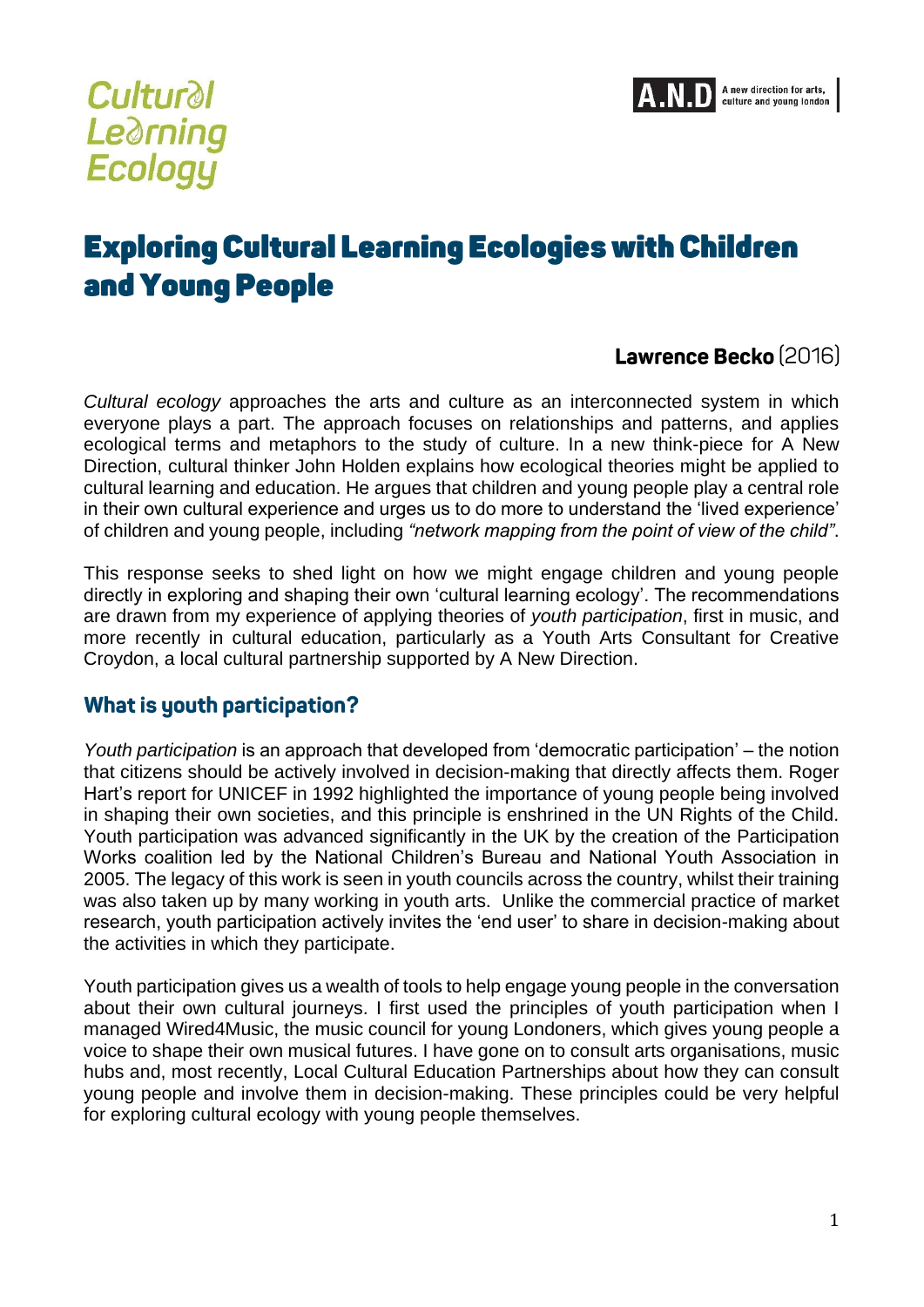## 1. Describing cultural education and learning

**Any consultation with children and young people needs to take into account the complexity of the existing language and the diverse range of understandings and reactions it elicits.** Our research in Croydon found that young people did not necessarily identify strongly with the concept of 'arts and culture' and were more likely to relate to a specific art form, such as music or dance. It became clear that the arts and culture play only a small part in some young people's lives, except where they reported a particularly positive or transformative experience, or where they were going on to study a particular discipline at a higher level. At the same time, we found that young people did identify with the idea of 'being creative' or taking part in 'creative opportunities'. For example, one young participant in Croydon asked if the fact that he was designing a car with a family member (for a Richard Branson-backed competition) 'counted' as arts and culture. Whilst it may not strictly have been 'culture', it would certainly appear to be creativity. Other consultees saw even less separation, and were also keen to share their thoughts on leisure activities such as quad biking, visiting a park or attending youth parliament.

We may therefore need to expand our understanding of cultural learning and education, to include consideration of the many different ways young people can be creative outside the arts and culture, for example in disciplines which combine scientific and artistic skills such as architecture, engineering and programming. Looking at the wider *creative ecology* might help us better understand the intersecting communities, sectors and industries which form this landscape. In Croydon, we have witnessed the arrival of Westfield, the establishment of a new tech hub and the closure of the largest cultural venue, Fairfield Halls in little over a year. At the same time, we have founded a youth arts ambassador scheme and seen the opening of a community-run saffron farm – all new additions to the shifting landscape of creativity in the borough.

**Next steps:** Future research might begin by workshopping the phrases, concepts and ideas with children and young people themselves in order to arrive at a shared language for talking about the cultural or creative ecology.

#### **Activity: Definitions**

Focus groups are an engaging way to find out what young people think. Working in a group with researchers, a diverse sample of children and young people could explore terms such as 'arts', 'culture', 'creativity', 'learning', 'education' and 'creativity'. Suggested games:

- 1. Match the definition to the term
- 2. Think of as many activities as possible under each phrase

3. Come up with a one-minute 'elevator pitch' to explain what we mean by arts, culture or creativity

4. Write down as many jobs as possible that use creative skills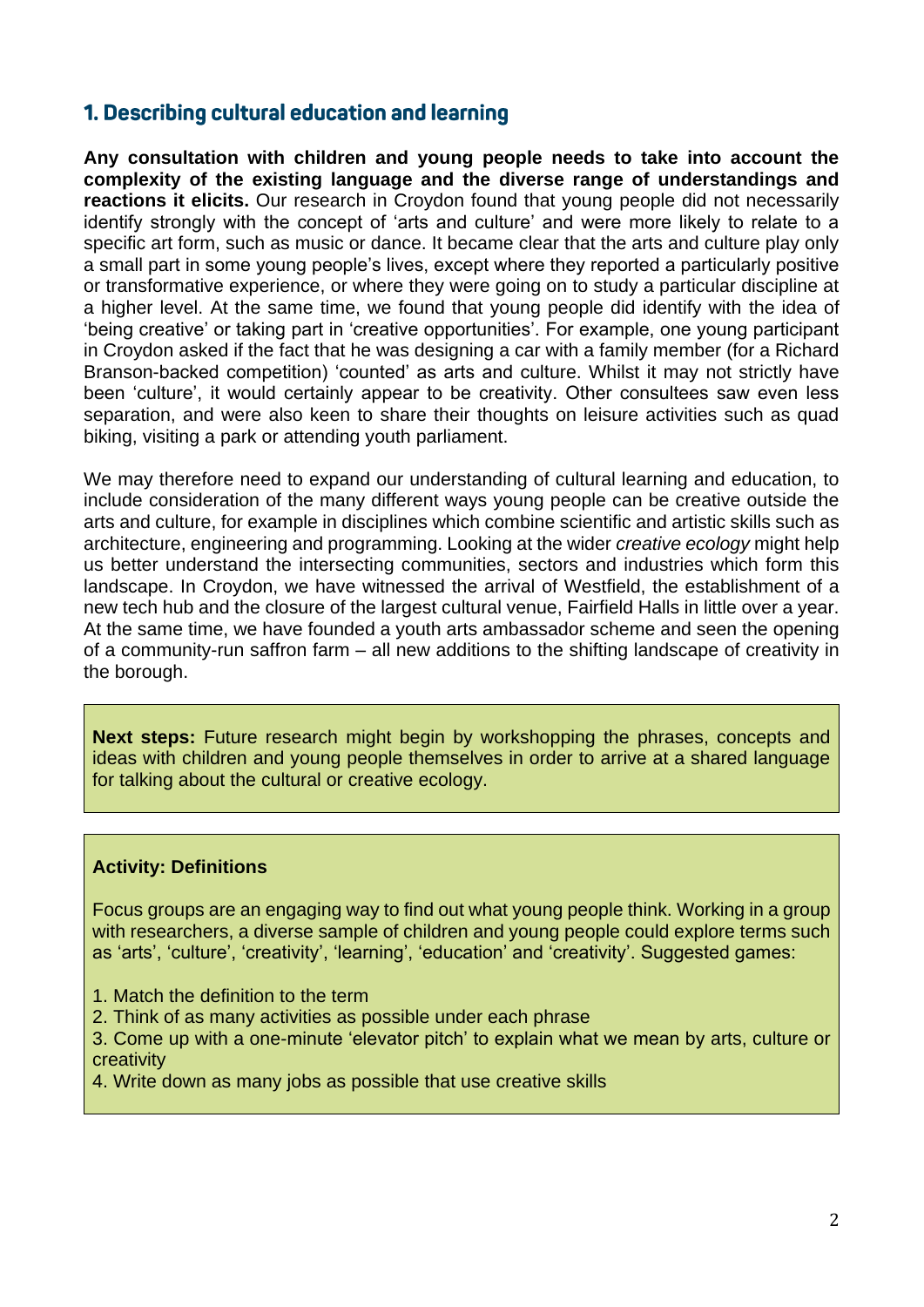## 2. Exploring young people's cultural ecologies

**We may need to further widen our understanding of the ecology in which children and young people exist.** The consultation in Croydon reminded us that young people are part of a much larger 'ecology' which includes school, study, sports, leisure and other hobbies, socialising and family commitments. It was noted that young people may not compartmentalise creative activities and that their cultural engagement accounted for only a small part of their time. Young people's time is finite and they are under increasing pressure to make choices. We need to be aware that we promote arts and cultural learning in competition with other 'suppliers', be they commercial culture providers (multiplexes, record labels, West End shows, pantomimes), sports providers, youth services, retailers, or faith groups. In some cases, young people reported they were too stressed from academic pressures or overwhelmed by choice to take part in organised activity. Many opted to spend their time socialising with friends either face-to-face, or increasingly using social media.

Yet as arts professionals we instinctively believe that artistic, cultural and creative activities can offer an escape and release from the other pressures of growing up. Most of those working in the publically funded sector would probably report entering the sector because they had a positive creative experience as a young person. Perhaps they faced challenging circumstances and art gave them a much-needed opportunity to express themselves, or they made great friends by taking part in a drama group. We need to share these stories. This idea is encapsulated in the Croydon Cultural Education Partnership's vision for *"every young person in Croydon to tell a positive story about their engagement with arts and culture"*.

**Next steps:** Further consultation might explore young people's wider day-to-day ecology, and examine young people's motivations and drivers for engaging in arts and cultural activities. We might capture their stories, as well as the stories of adults who have benefitted from a creative childhood experience.

#### **Activity: Journey mapping**

Journey mapping is an excellent tool which can be carried out individually or in a group. We might chart:

- 1. When children first engaged with culture, what they did and why
- 2. When they first realised culture or creative activities were important to them
- 3. Where they are now and what they hope to do in future
- 4. If they are no longer involved, we could find out why.

By looking at the interconnecting journeys of young people and adults, we will start to capture a picture of how young people grow and thrive in the cultural ecology.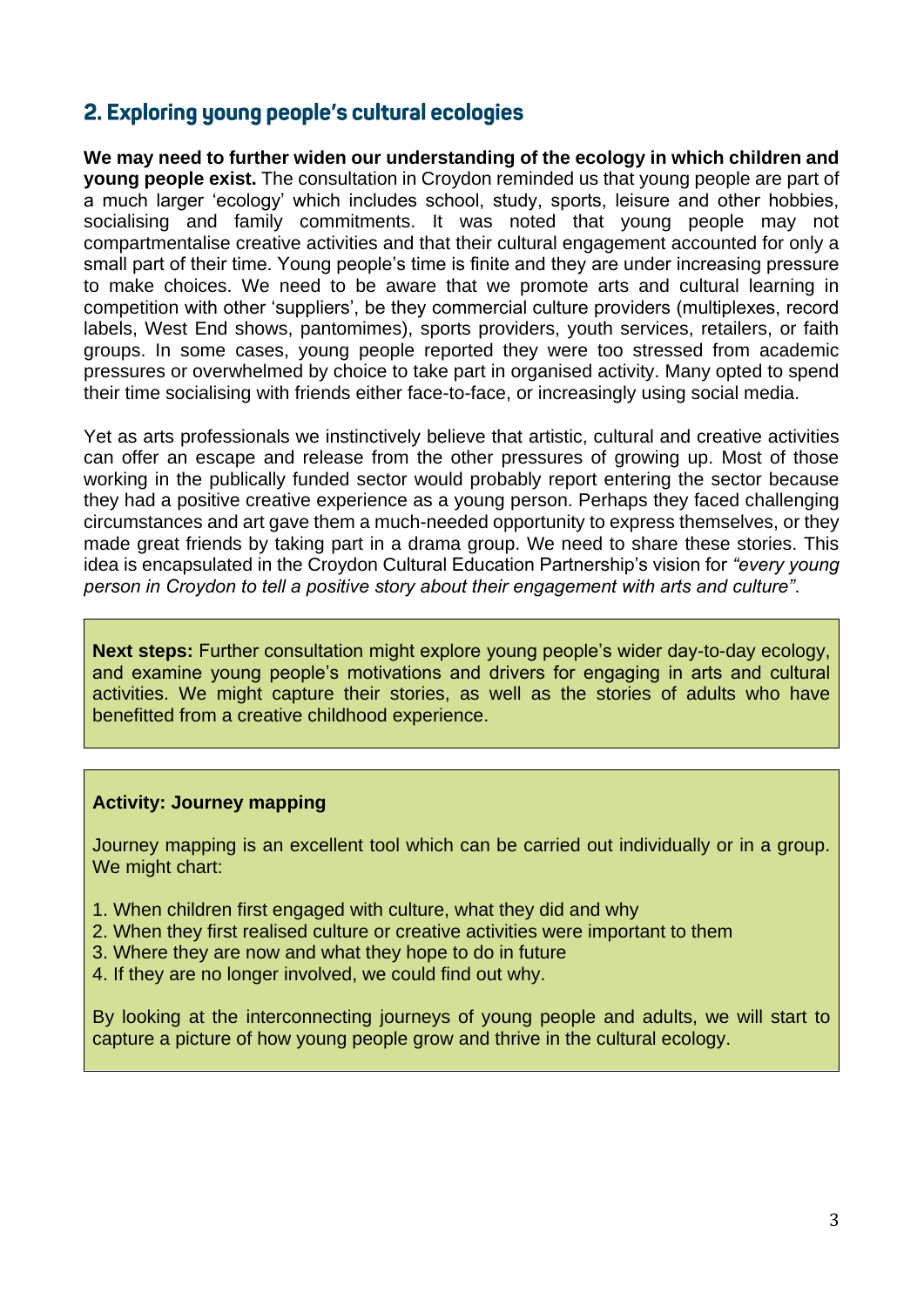## 3. Using ecological concepts to shape the future

**If we plan to use ecological metaphors to better understand culture, we should also ask how young people as the future creators and custodians of the cultural ecology would approach this.** We might look at what an ecosystem needs to grow and thrive. Just as a natural system needs light and oxygen, so culture needs ideas and investment. Is creativity our sunlight? Are ideas our oxygen? Or have we become dependent on funding to survive? And when funding is reduced will the pond stagnate? Are the arts and culture locked in a battle for survival?

Ecologists examine the natural world's biodiversity. In a city like London, it will be helpful to better understand the role of cultural diversity in the ecology of disciplines, heritages, traditions, cultures and faiths. The case for creative and cultural diversity is strongly made by Arts Council in *Equality, Diversity and The Creative Case*. We might ask how cultural or creative diversity can be protected and encouraged to flourish. What role does cultural education play in this? How can we ensure a rich and diverse cultural learning ecology?

Ecology also examines major threats to the environment. We might follow suit by examining the effect of cultural 'overproduction' in certain areas over others. Or ask whether talent shows are the new battery farm. How do external threats impact on young people's cultural learning? And how will this affect future generations of young creatives? Might we arrive at Peak Culture – the moment where our natural resources are so depleted that we cannot make art anymore? How might a future group of young 'cultural ecologists' explore these questions? What longer term solutions can we find by working with young people to shape our cultural ecology?

**Next steps:** If we wish to further explore the ecological metaphor, we could do this with children and young people themselves. We might ask them to what extent the ecological concepts resonate with them and what they feel they need to thrive in a diverse cultural biosphere. Furthermore, we can explore the major threats to their cultural future, and together devise solutions to sustain and nurture the ecology.

#### **Activity: Meet the ecologists**

Experts from different disciplines can bring new insights to the conversation. Young cultural ambassadors could host a seminar with young leaders from the field of ecology to explore how ecological concepts might be applied to cultural planning, and how culture can make a positive contribution to environmental causes.

#### **Concluding thoughts**

It is suggested that youth participation can provide us with a good understanding and useful tools to involve young people in the conversation about their creative learning in an engaging and meaningful way. We now benefit from existing groups in London, such as AND's Young Challenge Group and the Croydon Youth Arts Collective, who are trained and ready to explore new concepts and approaches like cultural ecology. With many more youth boards